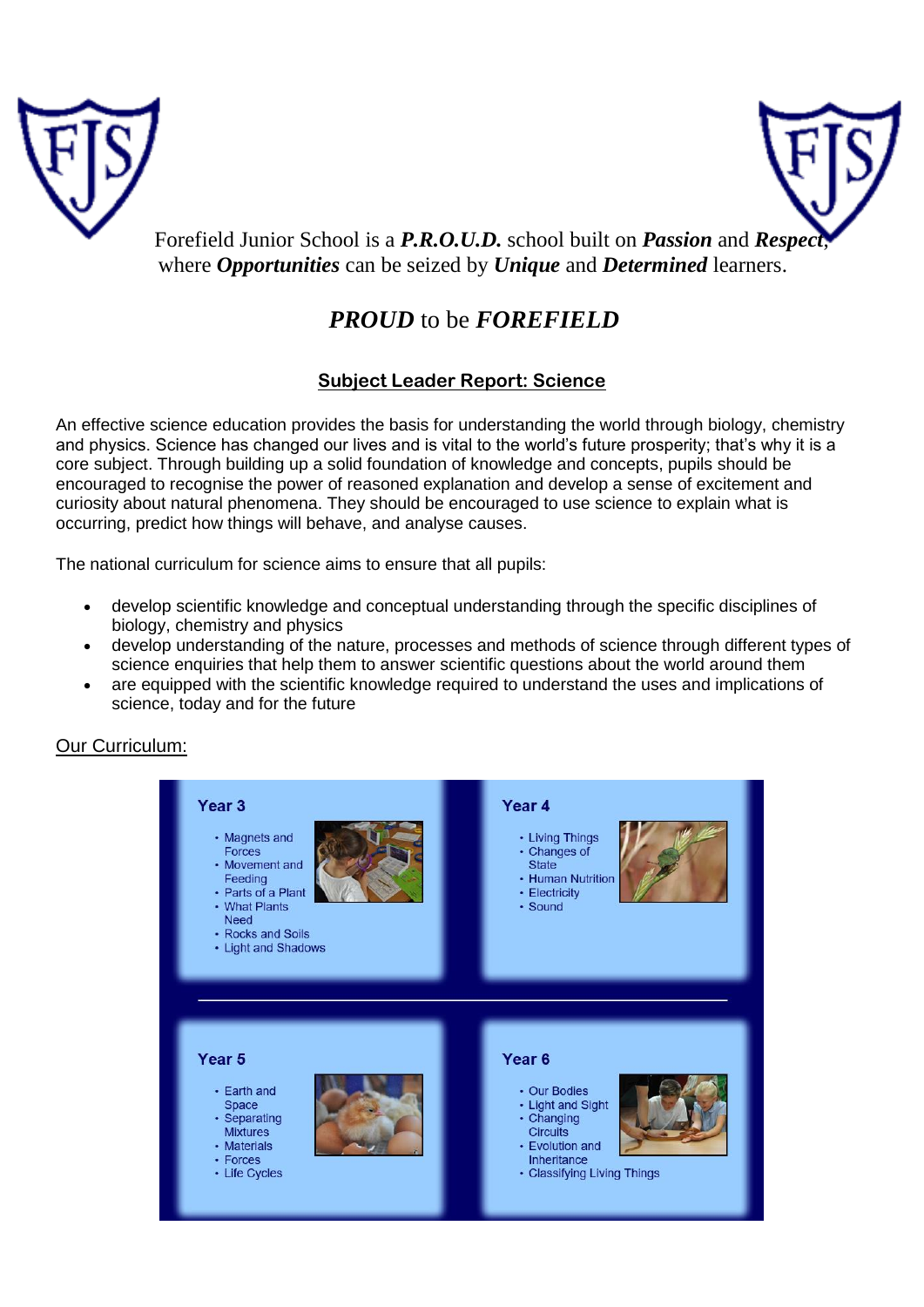# Pupil Guarantee

Science particularly links to our pupil guarantee, to ensure that every child finds their passion through developing a curiosity about the world around them, making healthy lifestyle choices, and extending their knowledge through visits and visitors.

### British Values

Science lessons are an ideal opportunity to reinforce British values. For example, when discussing their predictions or forming conclusions children must listen to each other's views and give them due consideration, showing mutual respect. Often they are working in groups and again children have to show tolerance and respect towards each other, sharing equipment and taking turns.

#### Assessment

We have continued with a termly teacher assessment of the children, linked to the science objectives for each year group. Children are assessed against the key objectives and the teacher states whether they are below/ at/ above age expectations. I have created a file on the staff drive for staff to refer to if they are unsure of what is expected of their age group. There are examples of children's work at an 'expected' level to help them make their decisions. This should ensure teachers within a year group are making consistent judgements.

# **Book Scrutiny**

- Work in books continues to be of a high standard and presented in a variety of stimulating ways.
- When KWL grids are used, staff are remembering to return to the final column to show progress.
- There is evidence of lessons being adapted to the needs of the child.

# Enrichment opportunities

- Classes have continued visiting Chesterfield during each topic (half termly) to have some lab time and are taught by a specialist science teacher. Children are able to access equipment that we cannot have in our school and have the experience of working in a real lab, as well as preparing them for high school.
- Year 6 have a visit from Zoo Lab who show the children a variety of animals linked to their rainforest topic.
- Science displays are used around school to encourage scientific knowledge, show progress or to aid learning. They are stimulating to look at too!
- Year 4 are no longer visiting Martin Mere as Forefield Infants do the same trip.

# Outcomes for pupils

- Data shows most children achieving age related expectations (64%)
- There is a small difference between boys and girls
- Disadvantaged and SEN children achieve similarly to the rest of the school

#### Next Steps in Science

- Feedback comments in books need to continue to show next steps to improve quality of *science content*.
- KWL grids are just one way of demonstrating pupil prior knowledge and progress. Teachers do use other methods such as drawing a diagram showing what they know at the start of a lesson, but as this is done on whiteboards we need to think about capturing this evidence.